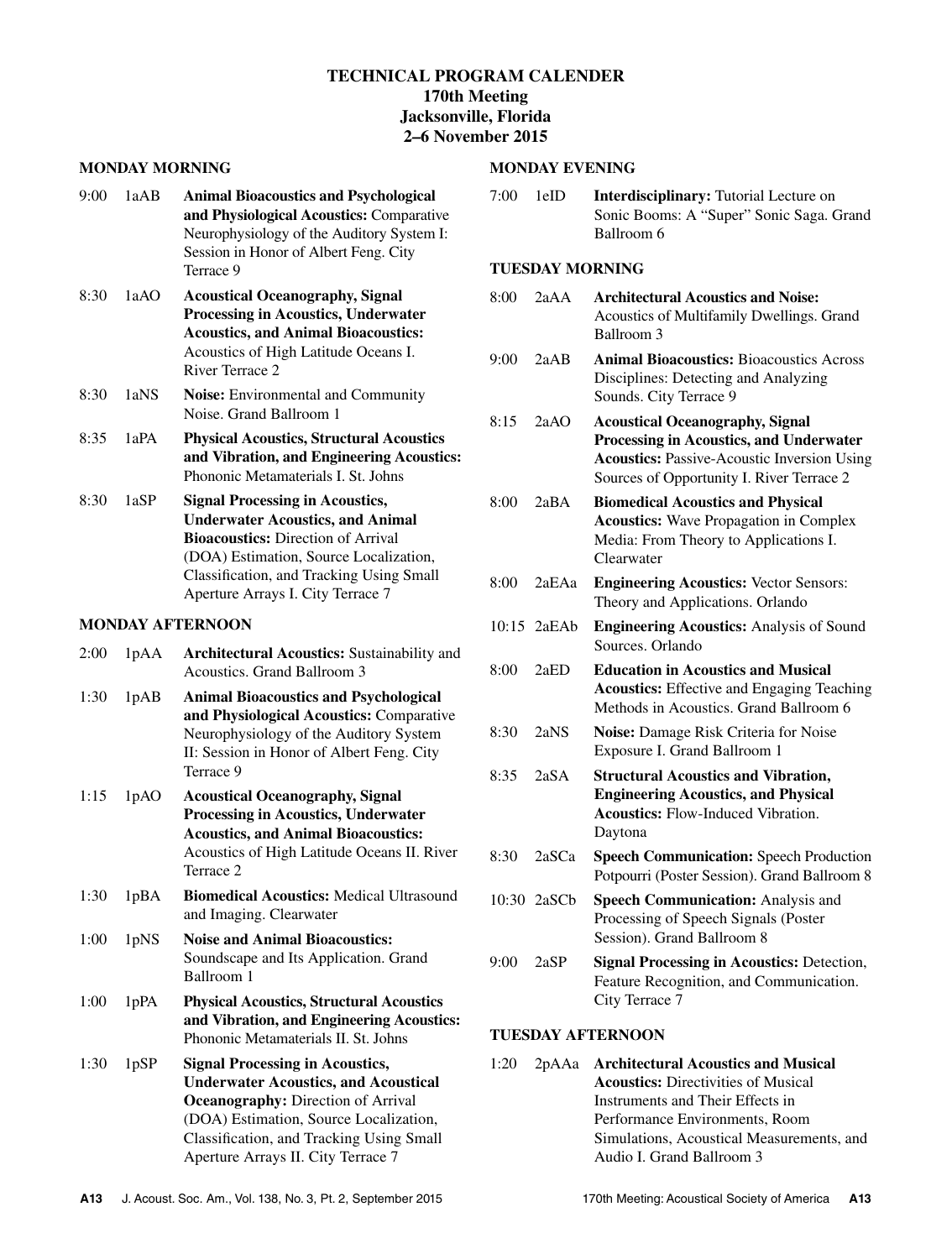| 2:55 | 2pAAb | <b>Architectural Acoustics and Noise:</b><br>Measuring Sound Fields in Healthcare<br>Environments. Grand Ballroom 2                                                                          |
|------|-------|----------------------------------------------------------------------------------------------------------------------------------------------------------------------------------------------|
| 1:00 | 2pABa | <b>Animal Bioacoustics: Bioacoustics Across</b><br>Disciplines: Emitting Sound. City Terrace 9                                                                                               |
| 3:30 | 2pABb | <b>Animal Bioacoustics: Bioacoustics (Poster</b><br>Session). Grand Ballroom 8                                                                                                               |
| 1:30 | 2pAO  | <b>Acoustical Oceanography, Signal</b><br><b>Processing in Acoustics, and Underwater</b><br><b>Acoustics: Passive-Acoustic Inversion Using</b><br>Sources of Opportunity II. River Terrace 2 |
| 1:00 | 2pBA  | <b>Biomedical Acoustics and Physical</b><br><b>Acoustics:</b> Wave Propagation in Complex<br>Media: From Theory to Applications II. St.<br>Johns                                             |
| 1:30 | 2pEA  | <b>Engineering Acoustics: Analysis of Sound</b><br>Sources, Receivers, and Attenuators.<br>Orlando                                                                                           |
| 1:30 | 2pED  | <b>Education in Acoustics:</b> Take 5's. Daytona                                                                                                                                             |
| 3:15 | 2pID  | Interdisciplinary: Guidance from<br>the Experts: Applying for Grants and<br>Fellowships. Daytona                                                                                             |
| 1:00 | 2pNS  | Noise: Damage Risk Criteria for Noise<br>Exposure II. Grand Ballroom 1                                                                                                                       |
| 1:10 | 2pPA  | <b>Physical Acoustics: Acoustic</b><br>Characterization of Critical Phenomena.<br>Clearwater                                                                                                 |
| 1:00 | 2pSA  | <b>Structural Acoustics and Vibration,</b><br><b>Noise, and Architectural Acoustics:</b><br>Structural Acoustics and Vibration in<br>Buildings. Grand Ballroom 7                             |
| 1:30 | 2pSCa | <b>Speech Communication: Forensic</b><br>Acoustics, Speaker Identification, and<br>Voice. Grand Ballroom 6                                                                                   |
| 3:30 | 2pSCb | <b>Speech Communication: Speech</b><br>Perception Potpourri (Poster Session).<br>Grand Ballroom 8                                                                                            |

#### **WEDNESDAY MORNING**

- 8:00 3aAAa **Architectural Acoustics and Musical Acoustics:** Directivities of Musical Instruments and Their Effects in Performance Environments, Room Simulations, Acoustical Measurements, and Audio II. Grand Ballroom 3
- 9:35 3aAAb **Architectural Acoustics:** Worship Space Acoustics: Three Decades of Design. Grand Ballroom 2
- 10:55 3aAO **Acoustical Oceanography:** Munk Award Lecture. River Terrace 2
- 8:00 3aBAa **Biomedical Acoustics:** Sonothrombolysis. Clearwater

|       | 11:15 3aBAb | <b>Biomedical Acoustics: Therapeutic</b><br>Ultrasound, Microbubbles, and Bioeffects I.<br>Clearwater                                                                                                |
|-------|-------------|------------------------------------------------------------------------------------------------------------------------------------------------------------------------------------------------------|
| 8:00  | 3aEA        | <b>Engineering Acoustics: Test Facilities and</b><br><b>Acoustic Calibration. Orlando</b>                                                                                                            |
| 10:00 | 3aED        | <b>Education in Acoustics: Undergraduate</b><br>Research Exposition (Poster Session).<br><b>Grand Ballroom Foyer</b>                                                                                 |
| 8:30  | 3aNS        | Noise, ASA Committee on Standards, and<br><b>Psychological and Physiological Acoustics:</b><br>Role of Fit-Testing Systems for Hearing<br>Protection Devices. Grand Ballroom 1                       |
| 8:00  | 3aPA        | Physical Acoustics: General Topics In<br>Physical Acoustics I. St. Johns                                                                                                                             |
| 8:00  | 3aPP        | <b>Psychological and Physiological</b><br><b>Acoustics:</b> Psychological and Physiological<br>Acoustics Potpourri (Poster Session). Grand<br>Ballroom <sub>8</sub>                                  |
| 8:00  | 3aSA        | <b>Structural Acoustics and Vibration,</b><br><b>Signal Processing in Acoustics, and</b><br><b>Physical Acoustics: Nonlinear Techniques</b><br>for Nondestructive Evaluation. Daytona                |
| 9:00  | 3aSC        | <b>Speech Communication: Various</b><br>Topics in Speech Communication. Grand<br>Ballroom 6                                                                                                          |
| 9:00  | 3aSP        | <b>Signal Processing in Acoustics: Random</b><br>Matrix Theory in Acoustics and Signal<br>Processing. City Terrace 7                                                                                 |
| 7:45  | 3aUW        | <b>Underwater Acoustics, Acoustical</b><br><b>Oceanography, Signal Processing in</b><br><b>Acoustics, and Animal Bioacoustics: 50</b><br>Years of Underwater Acoustics under ASA.<br>River Terrace 2 |
|       |             |                                                                                                                                                                                                      |

### **WEDNESDAY AFTERNOON**

- 1:00 3pAA **Architectural Acoustics:** AIA CEU Course Presenters Training Session. Grand Ballroom 3 1:00 3pBA **Biomedical Acoustics:** Therapeutic
- Ultrasound, Microbubbles, and Bioeffects II. Clearwater
- 2:10 3pED **Education in Acoustics:** Acoustics Education Prize Lecture. Grand Ballroom 6
- 1:00 3pID **Interdisciplinary:** Hot Topics in Acoustics. Grand Ballroom 2
- 1:45 3pSC **Speech Communication:** Speech Style and Sociophonetics (Poster Session). Grand Ballroom 8

# **THURSDAY MORNING**

8:55 4aAA **Architectural Acoustics and Noise:** Acoustic Comfort in Building Indoor Environmental Quality (IEQ) Performance 1. Grand Ballroom 3